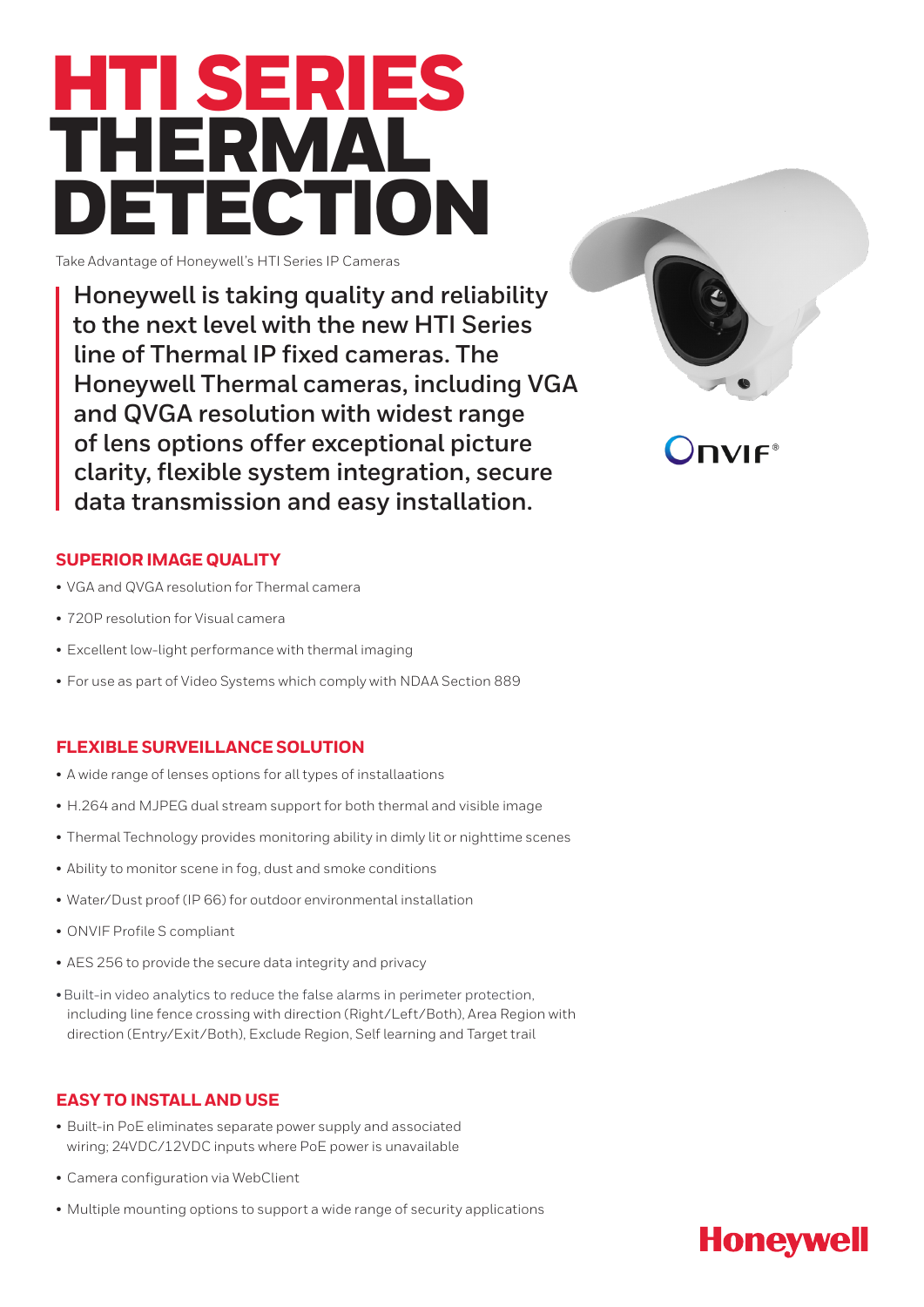### **MARKET OPPORTUNITIES**

These fully featured attractive cameras are perfect for various types of security installations, for complete area coverage HTI series scenario. The provides excellent picture clarity at no light condition whilst offering protection against dust and water. Boasting modern designs and offering high definition visible images, these cameras are suited for a wide range of security applications.



= QVGA/VGA LENS = QVGA/VGA LENS = QVGA/VGA LENS = QVGA/VGA LENS = QVGA/VGA LENS = QVGA/VGA LENS = QVGA/VGA LENS = VGA LENS

# **HTI SERIES IP CAMERAS**

| <b>ORDERING</b>   |                                    |
|-------------------|------------------------------------|
| HTI-FQ1-10        | Thermal Detection QVGA 10mm lens   |
| HTI-FQ1-14        | Thermal Detection QVGA 14.2mm lens |
| HTI-FQ1-19        | Thermal Detection QVGA 19mm lens   |
| HTI-FQ1-25        | Thermal Detection QVGA 25mm lens   |
| HTI-FQ1-35        | Thermal Detection QVGA 35mm lens   |
| HTI-FQ1-50        | Thermal Detection QVGA 50mm lens   |
| HTI-FQ1-60        | Thermal Detection QVGA 60mm lens   |
| $HTI-FV1-10$      | Thermal Detection VGA 10mm lens    |
| $HTI-FV1-14$      | Thermal Detection VGA 14.2mm lens  |
| $HTI-FV1-19$      | Thermal Detection VGA 19mm lens    |
| $HTI-FV1-25$      | Thermal Detection VGA 25mm lens    |
| HTI-FV1-35        | Thermal Detection VGA 35mm lens    |
| $HTI-FV1-50$      | Thermal Detection VGA 50mm lens    |
| <b>HTI-FV1-60</b> | Thermal Detection VGA 60mm lens    |
| HTI-FV1-100       | Thermal Detection VGA 100mm lens   |

| <b>MODEL</b> | <b>DESCRIPTION</b>                               |
|--------------|--------------------------------------------------|
| HTI-WM1      | Wall Mount bracket                               |
| HTI-PM1      | Pole Mount bracket to be used along with HTI-WM1 |
| HTI-CABLE15  | 15Mtr Cable with male RJ45 connector             |